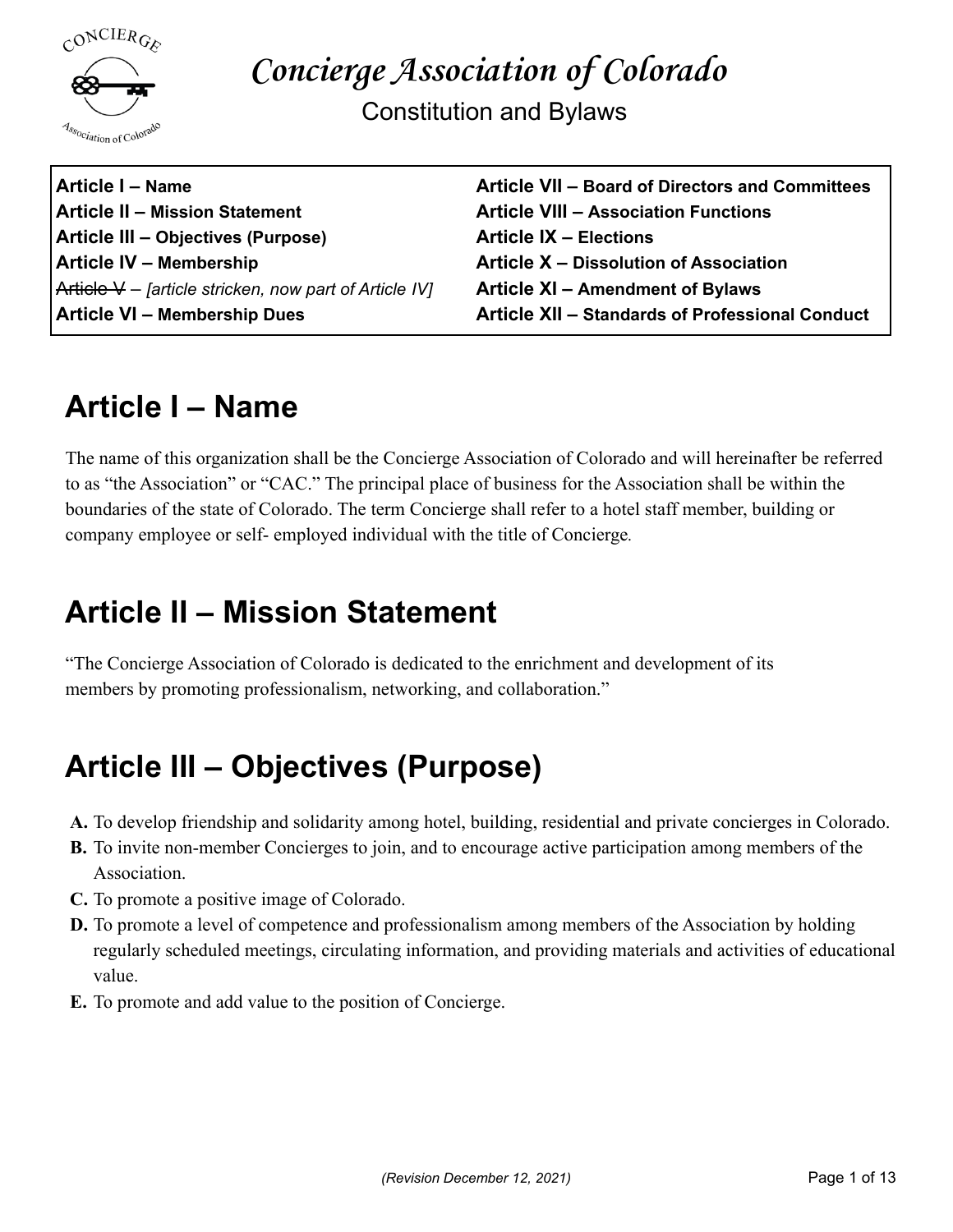

Constitution and Bylaws

### **Article IV – Membership**

#### **Section 1.1 Professional Membership: Requirements.**

To be considered eligible for Professional Membership in the CAC, the individual applicant must meet all of the following criteria, be one of the concierge types defined under Section 1.2, and apply using the respective application per criteria met under Section 1.3.

The individual applicant must:

- **A.** Be at least twenty-one (21) years of age.
- **B.** Be employed for twenty-four (24) or more hours per week, on average throughout the calendar year, with the property/company represented.
- **C.** Have a professional business card from the property/company represented, displaying the applicant's name and position title. The applicant's name cannot be handwritten on the card.
- **D.** Attend to any requests that are moral, legal, ethical, and kind. Applicants who handle specifically only certain kinds of requests (e.g., "Spa Concierge", "Golf Concierge") are not eligible.
- **E.** NOT be employed by a company whose main function is considered to be that of a vendor to any member of the CAC.
- **F.** EITHER: 1) Have "Concierge" in his/her job title, OR 2) perform Concierge-related duties for at least fifty percent (50%) of his/her compensated time; OR 3) directly manage/supervise/oversee a team of those who satisfy either condition 1 or 2.
- **G.** Have attended one (1) Members Meeting before he/she can apply.
- **H.** Have completed the entire membership application for consideration.

Eligibility is based on job function of the individual, without regard to gender, race, national origin, religion, sexual orientation, political or union affiliation.

Approval is gained through the Board of Directors and must be applied for annually. Membership applications are reviewed monthly at a Board of Directors meeting.

#### **Section 1.2 Professional Membership: Types.**

The following details those individuals eligible to apply as a Professional Member:

**A.** Hotel Concierge

- **1.** Lobby Concierge, as part of a hotel-owned concierge department, or
- **2.** Club Lounge Concierge, or
- **3.** An Innkeeper of an independent lodging establishment, having no more than 20 rooms.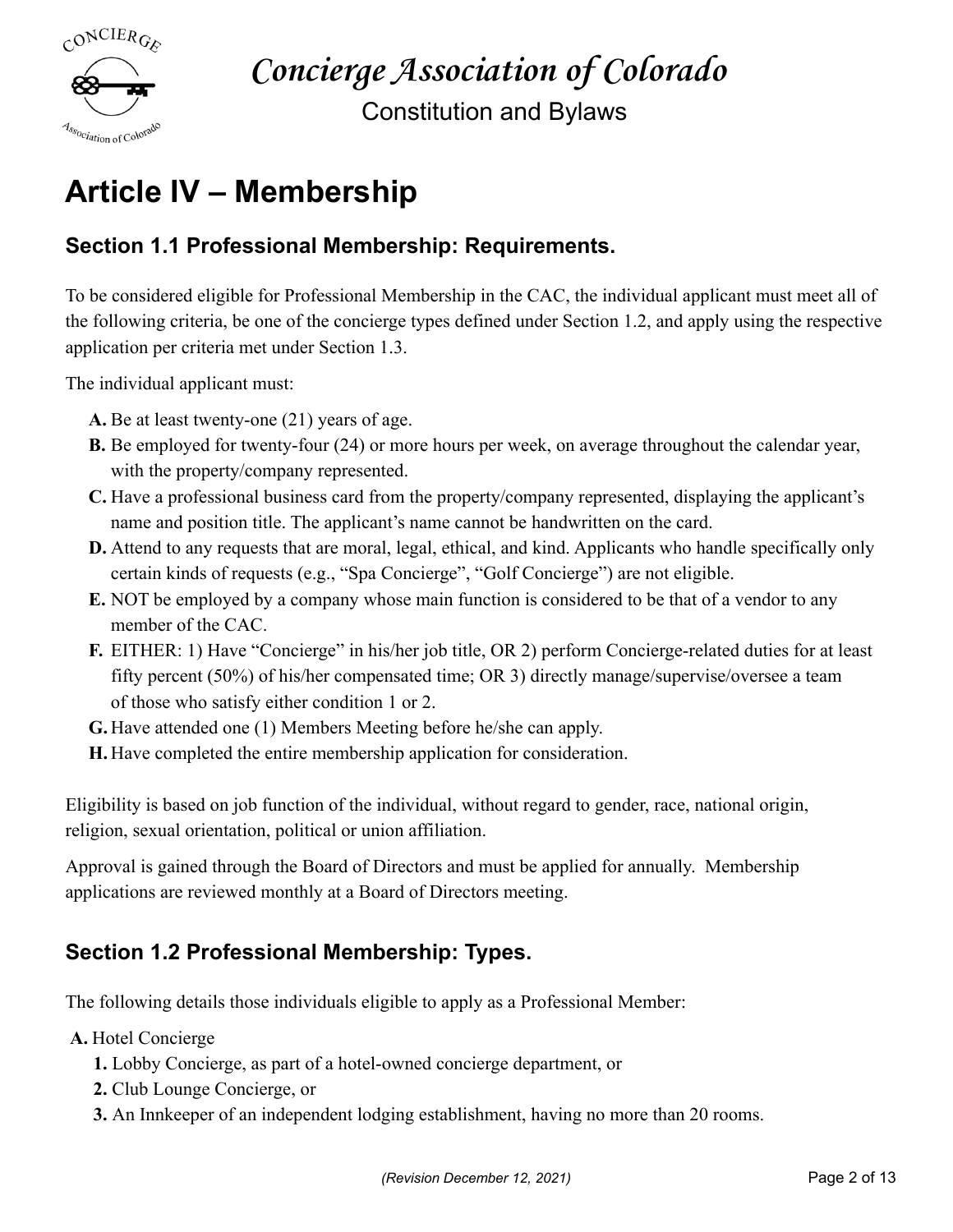

Constitution and Bylaws

- **B.** Residential Concierge
	- **1.** Concierge for a luxury condominium or apartment complex.
- **C.** Corporate Concierge
	- **1.** Concierge in and serving a commercial office building.
	- **2.** Concierge for a corporate entity.
- **D.** Private Concierge
	- **1.** Personal Assistant, Household Manager, Lifestyle Management or Luxury Concierge Service.
	- **2.** Applicant's business or employer must be filed as a business entity in good standing with the state of Colorado (e.g. LLC, sole proprietorship, etc).

#### **Section 1.3 Professional Membership: Classes.**

- **A.** Provisional Member (New Member)
	- **1.** No voting rights.
	- **2.** Invited to attend all association functions.
	- **3.** May serve on a committee.
	- **4.** May NOT hold a position on the Board of Directors.
- **B.** Full Member (Renewal Member)
	- **1.** Applicant must meet one of the following criteria in order to apply as a Full Member:
		- **a.** If applying for the 2022 membership year:
			- **i.** Work in the Denver Metro Area of Colorado, have four (4) meeting attendance credits during the previous membership year, and be in otherwise good standing with the association.
			- **ii.** Work in Boulder, Colorado Springs, or elsewhere in the Front Range of Colorado (outside of the Denver Metro Area), have three (3) meeting attendance credits during the previous membership year, and be in otherwise good standing with the association.
			- **iii.** Work in the Western Slope of Colorado, have two (2) meeting attendance credits during the previous membership year, and be in otherwise good standing with the association.
		- **b.** If applying for the 2023 membership year, and beyond:
			- **i.** Have accrued at least ten (10) meeting attendance credits during the previous membership year, and be in otherwise good standing with the association.
		- **c.** A current member of any worldwide Les Clefs d'Or chapter, transferring to this region or already residing in Colorado, may immediately apply for consideration as a "Full Member", and will be exempt from meeting attendance requirements for their first year of membership.
		- **d.** The applicant may otherwise submit a letter of hardship to the Board of Directors for consideration.
	- **2.** Full voting rights.
	- **3.** Invited to attend all association functions.
	- **4.** May serve on a committee.
	- **5.** May hold a position on the Board of Directors.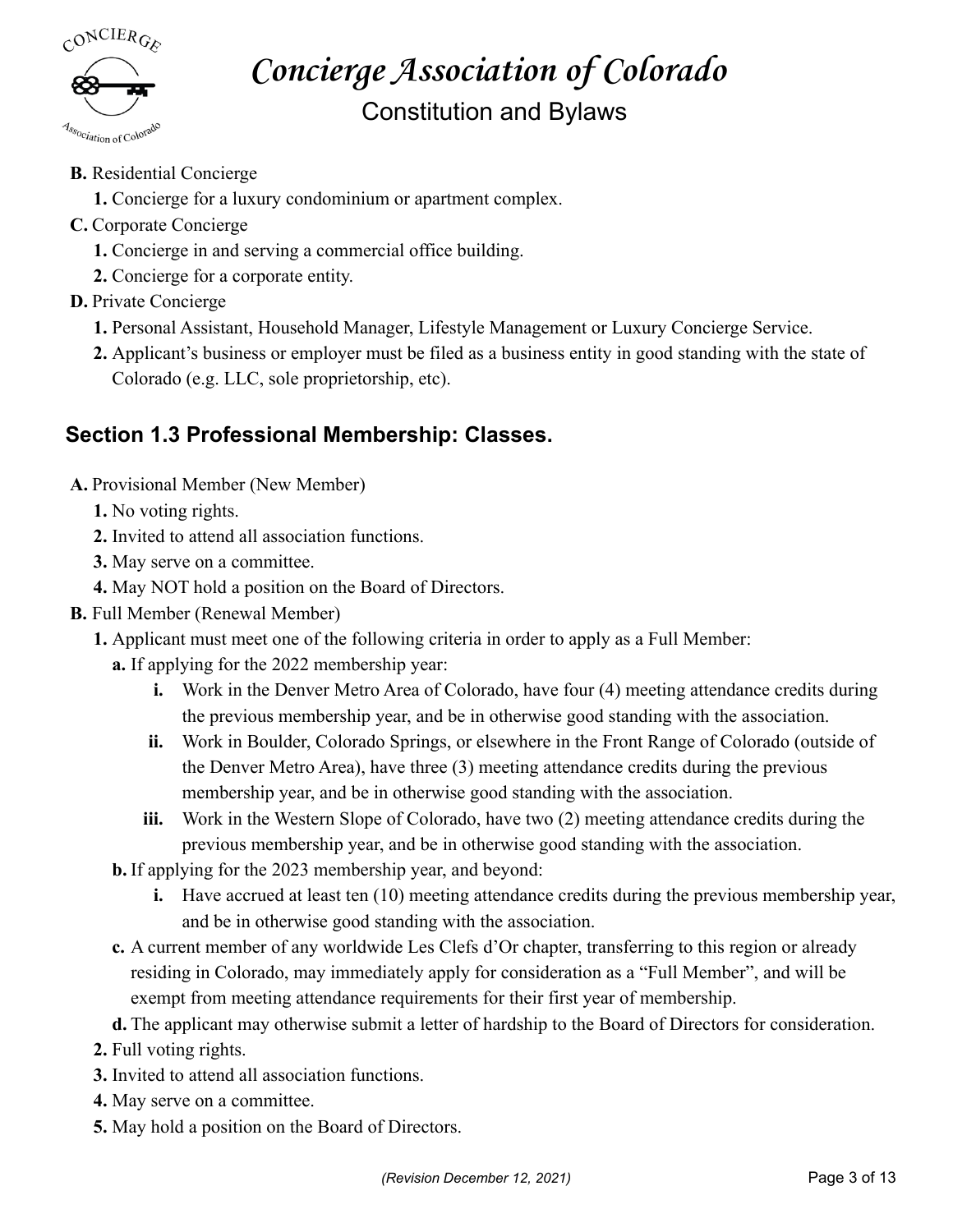

Constitution and Bylaws

#### **Section 2. Other Membership Categories.**

#### **A.** An **Affiliate Business Membership** is available for:

- **1.** Convention & Visitors Bureaus
- **2.** Hospitality, tourism, and residential-related trade associations
- **3.** Retail Complexes with a Guest Service Desk available to the general public

Its guidelines are as follows:

- **a.** A designated management contact within the affiliate organization may appoint up to three (3) representatives to attend each CAC function. The contact may change these representatives from function to function.
- **b.** The affiliate organization receives a complimentary Exhibitor table at our annual Keys To The Rockies Vendor Fair.
- **c.** No voting rights.
- **d.** The designated management contact(s) may serve on a committee.
- **e.** May NOT hold a position on the Board of Directors.
- **f.** The Board of Directors may limit the number of Affiliate Business Memberships available at any one time.

#### **B.** An **Associate Membership** is available for:

**1.** An employee of a hotel-owned department, whereas the hotel neither offers a desk nor a position that has "Concierge" in its title or performs Concierge-related duties for at least fifty percent (50%) of the time.

Its guidelines are as follows:

- **a.** The hotel's management may choose one (1) hotel employee who is their best representative and most dedicated to providing Concierge services to its guests. This employee must be willing to assist with any and all guest requests that are legal, moral, ethical and kind. This employee will be viewed as a representative of the entire hotel at CAC functions, to the vendors and to a wide array of professionals with which we network.
- **b.** Invited to attend all association functions.
- **c.** No voting rights.
- **d.** May serve on a committee.
- **e.** May NOT hold a position on the Board of Directors.
- **f.** The number of Associate Memberships available is limited to twenty percent (20%) of the total number of Professional members in the association at any one time.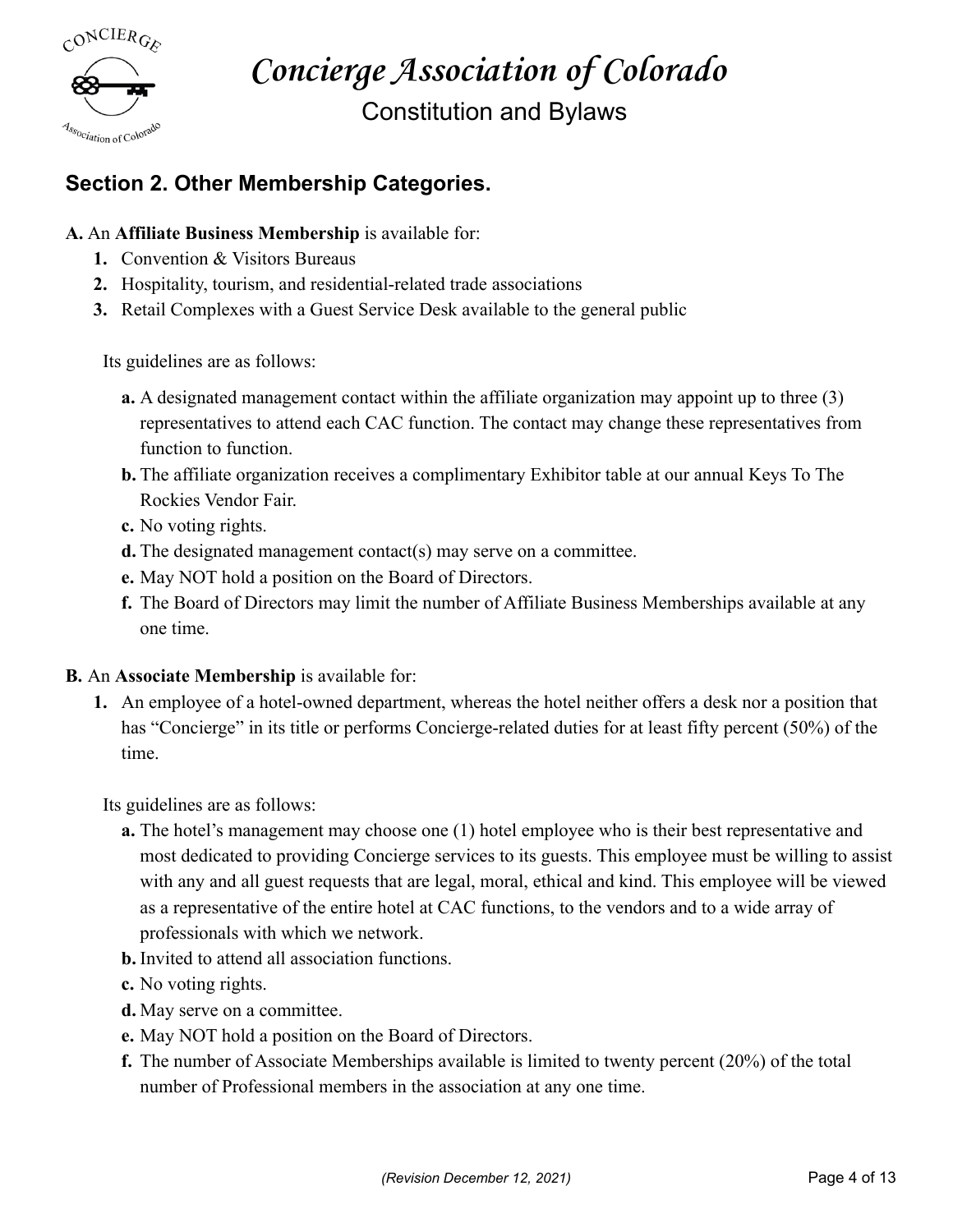

### **Concierge Association of Colorado** Constitution and Bylaws

#### **C.** An **Honorary Membership** is available for:

**1.** An individual whose commitment or knowledge is beneficial to the Association.

Its guidelines are as follows:

- **a.** Attained through unanimous vote of all directors currently in office.
- **b.** Membership dues are waived. Individual may choose to pay any dues amount they wish.
- **c.** Full voting rights.
- **d.** Invited to attend all association functions.
- **e.** May serve on a committee.
- **f.** May NOT hold a position on the Board of Directors.
- **g.** Once granted, member is considered Honorary indefinitely. Status may only be revoked, with cause, through unanimous vote of all directors currently in office.

#### **Section 3. Disciplinary Action / Termination of Membership.**

A membership may be terminated for the following reasons:

- **A.** Failure to pay yearly dues.
- **B.** Lack of employment as a Concierge or a board approved related position for more than six (6) months.
- **C.** Failure to abide by the *Article XII "Standards of Professional Conduct"*
- **D.** Employment by or involvement in organizations whose activities shall be deemed in conflict with the interest of the CAC.

Upon termination, all common property, symbols and documents of the CAC shall be returned to its Board of Directors.

### *Article V. [article stricken, now part of Article IV]*

### **Article VI – Membership Dues**

- **A.** Dues are non-refundable and payable annually by March of each calendar year, to the Concierge Association of Colorado.
- **B.** Dues are set by the Board of Directors.
- **C.** The membership year runs the calendar year from January 1 to December 31. Any member admitted during the year shall pay the full annual dues for that year.
- **D.** Professional Memberships reside with the individual applicant.
- **E.** Affiliate Business Memberships reside with the applicant organization.
- **F.** Associate Memberships reside with the individual applicant and the applicant's hotel, in partnership. Neither the individual applicant nor the applicant's hotel can be changed during the membership year.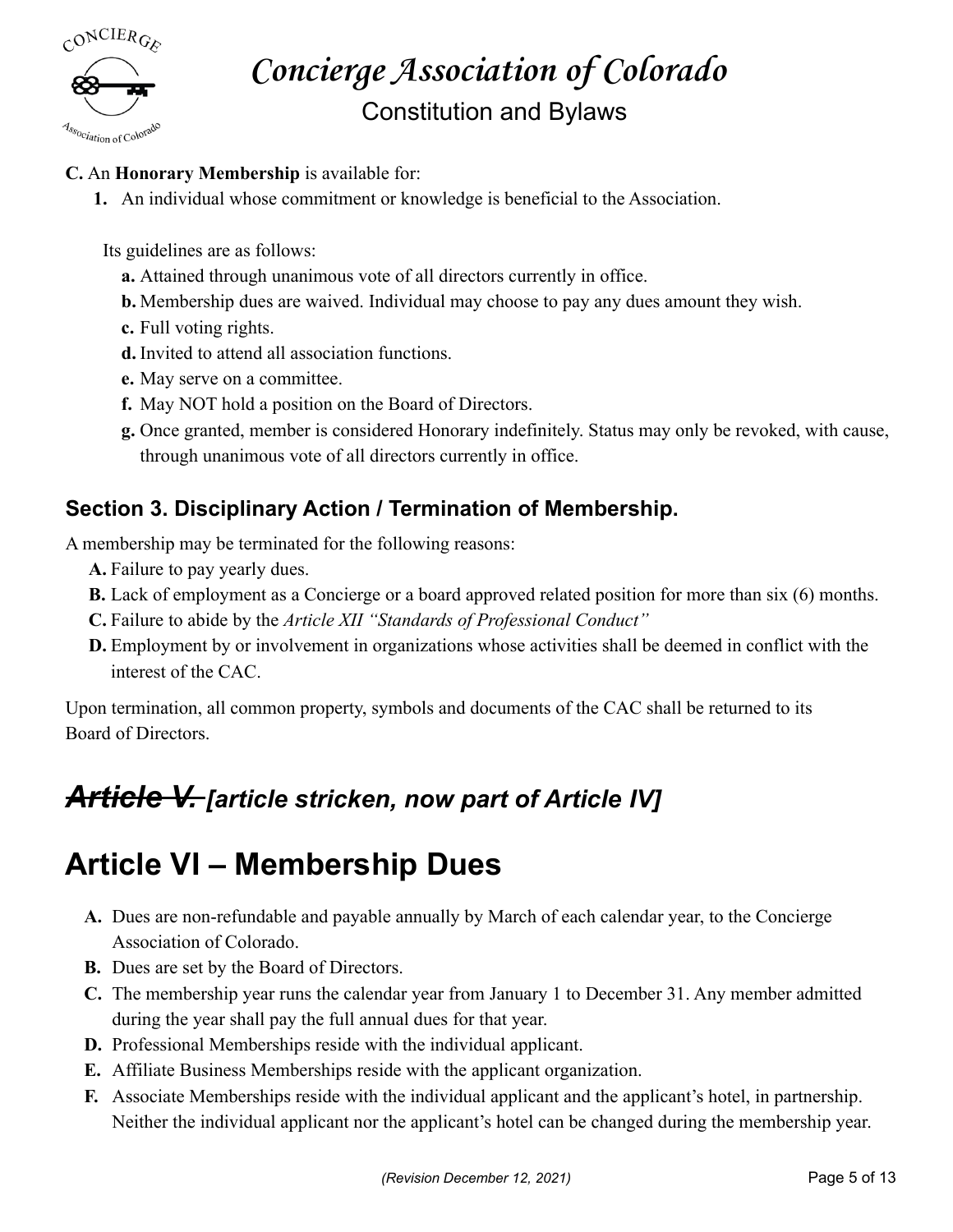

Constitution and Bylaws

### **Article VII – Board of Directors and Committees**

#### **Section 1. Definition of the Board of Directors**

The Board of Directors shall consist of:

- **A.** President
- **B.** Vice President
- **C.** Secretary
- **D.** Treasurer
- **E.** Director of Membership
- **F.** Director of Education
- **G.** Director of Public Relations
- **H.** Director of Partner Relations

#### **Section 2. Duties of the Board of Directors**

#### **A.** The **President** shall:

- **1.** Be Chief Executive Officer of the Association, and shall represent the Association at all functions, or may appoint a representative in his/her absence.
- **2.** Chair meetings, finalize agendas for all meetings and be ultimately responsible for the growth and activity of the Association.
- **3.** Coordinate with the Vice President to facilitate CAC meetings and events.

#### **B.** The **Vice-President** shall:

- **1.** Assist with coordinating and facilitating the Committees.
- **2.** Chair meetings in the absence of the President.
- **3.** Work with the President to coordinate meetings and events.
- **4.** Assist with checking the Association's Voice Mail, Post Office Box, and any other duties as needed.

#### **C.** The **Secretary** shall:

- **1.** Keep written records of all meetings and provide them to the Board and to members as needed.
- **2.** Send thank you letters to host vendors.
- **3.** Keep a current maintained copy of the CAC By-Laws for distribution to its members.

#### **D.** The **Treasurer** shall:

- **1.** Keep written records of all accounts of the Association and provide a monthly balance sheet to the Board of Directors.
- **2.** Be responsible for the collection, safe keeping, and distribution of the dues and funds of the CAC as directed by its Board of Directors.
- **3.** Be responsible for checking the PO Box and paying Association bills.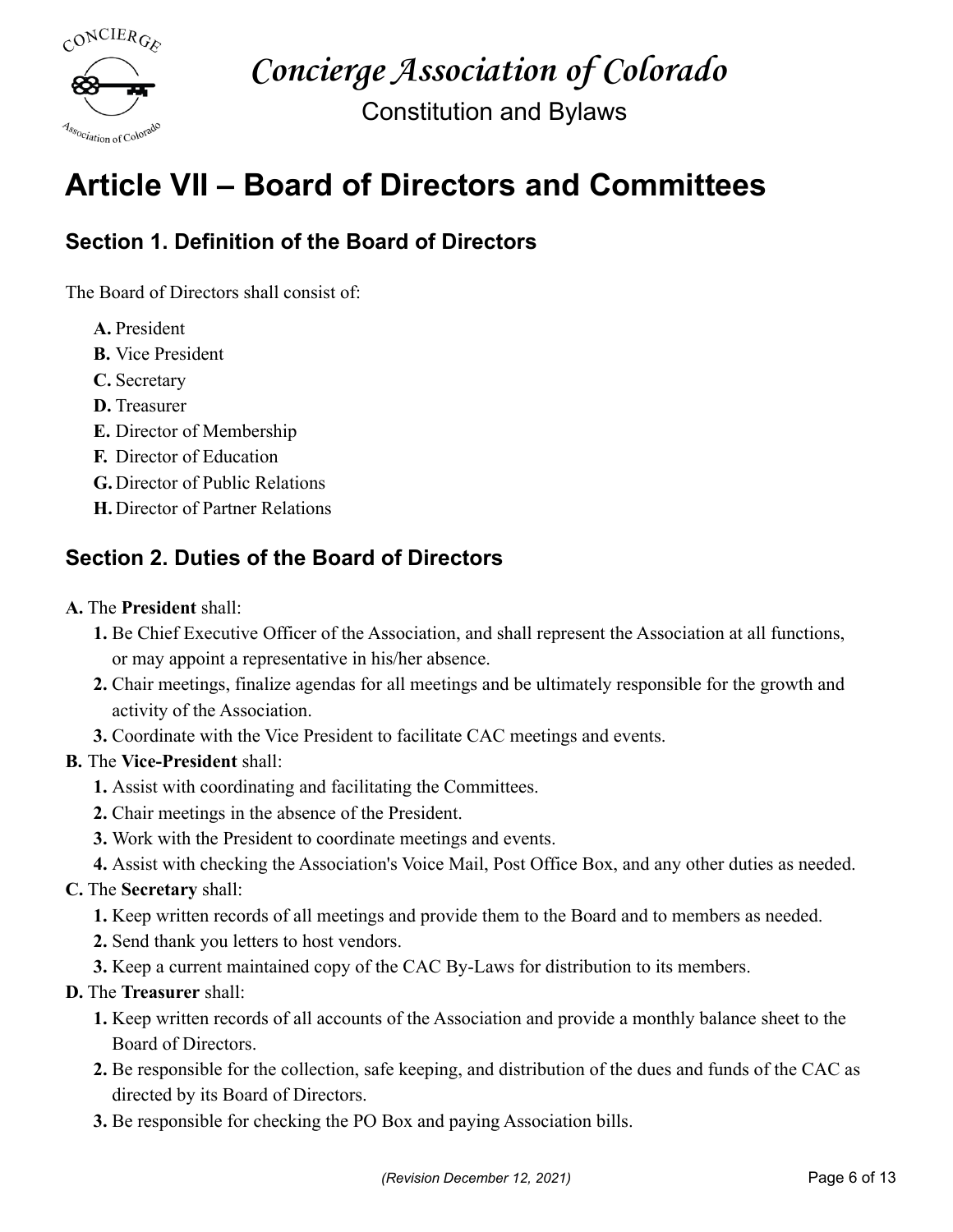$C^{ONCIER}$ Association of Colorado

#### Constitution and Bylaws

#### **E.** The **Director of Membership** shall:

- **1.** Be responsible for recruiting new members and keeping up-to-date records on current members.
- **2.** Be responsible for providing members with the application for membership and dues information at the beginning of each year.
- **3.** Act as the Chairperson of the Membership Committee.

#### **F.** The **Director of Education** shall:

- **1.** Be responsible for the education of members regarding tools to help the Concierge perform their job, i.e., books, web sites and assisting with organizing guest speakers for monthly CAC meetings.
- **2.** Be responsible for organizing CAC Educational Series events.
- **3.** Act as the Chairperson of the Education Committee.

#### **G.** The **Director of Public Relations** shall:

- **1.** Be responsible for promoting the Association in the community including general public relations, and the updating of the Web and social media sites.
- **2.** Handle inquiries sent through the CAC website, and messages left on the Association's Voice Mail.
- **3.** Act as the Chairperson of the Public Relations Committee.

#### **H.** The **Director of Partner Relations** shall:

- **1.** Cultivate relationships with vendors and other outside entities, assisting the President and Vice President with ideas for partnering, and showcasing these entities through meetings, events, etc.
- **2.** Act as the Chairperson of the Vendor Fair Committee, that orchestrates the Association's annual Vendor Fair.

#### **Section 3. Meetings of the Board of Directors**

- **A.** The Board of Directors meets to process membership applications and conduct Association business in furtherance of the Association's goals. These meetings are held monthly, and shall be held at least nine (9) months out of each year.
- **B.** A quorum consisting of the majority of all directors currently in office is necessary to be able to conduct a meeting of the Board of Directors.
- **C.** A Special Board of Directors Meeting may be called by the President to handle more urgent, specific business.
- **D.** A Committee Chair may call a meeting of their Committee members at any time. The proceedings from these Committee meetings shall be shared with the Board of Directors at their monthly meeting.

#### **Section 4. Appointment of Vacancies**

**A.** Between formal elections, vacancies may be filled by appointment by a majority vote of all directors currently in office. A director appointed to fill a vacancy shall hold office for the rest of the duration of the term for that position.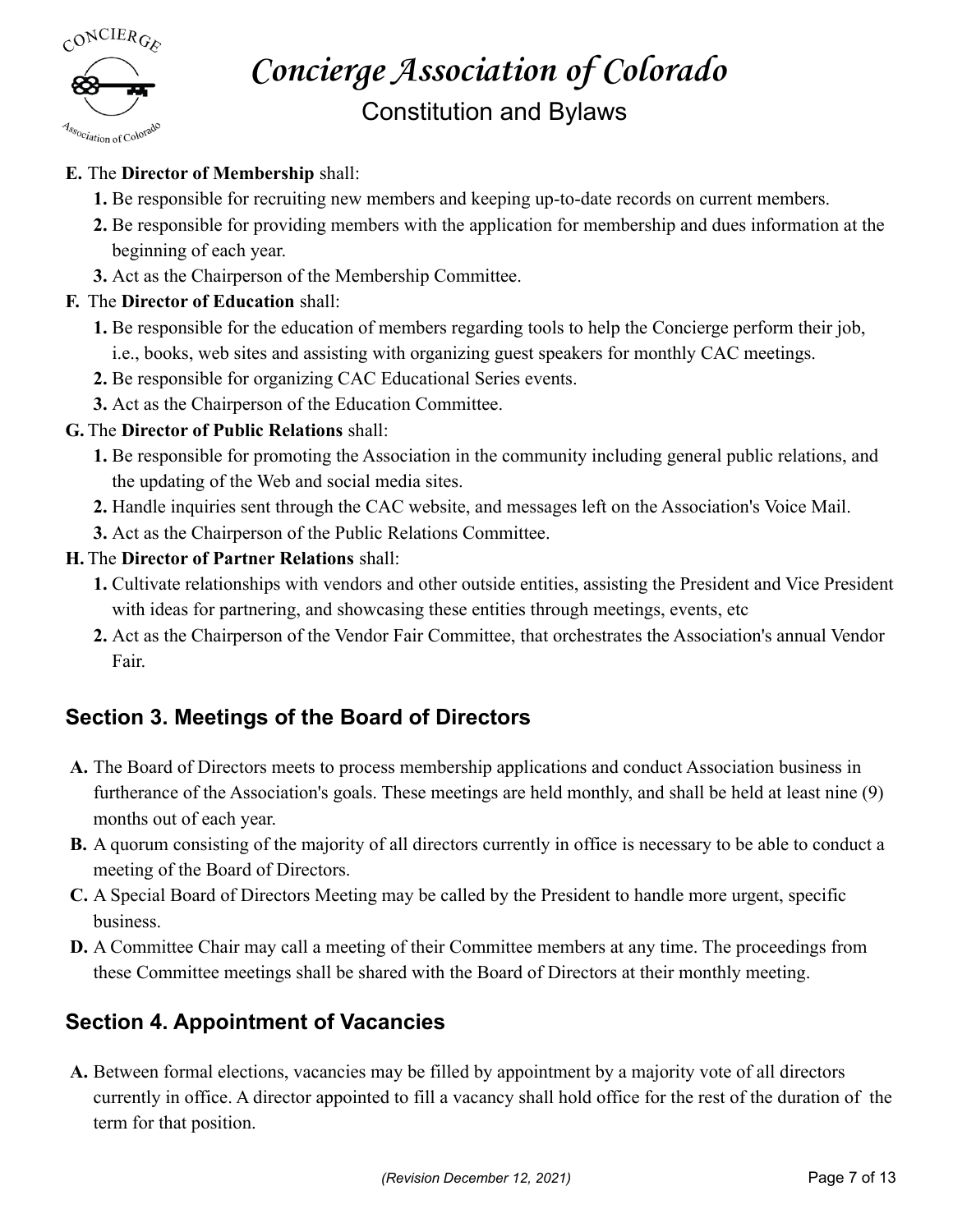

### **Concierge Association of Colorado** Constitution and Bylaws

#### **Section 5. Removal of Directors**

**A.** An officer of the Board of Directors may be removed, with written notice, and with cause, by a unanimous vote of all directors currently in office, provided that the officer has been absent from three (3) successive Board of Director meetings, including the meeting at which the vote to remove takes place.

#### **Section 6. Resignation of Directors**

**A.** Any Director may resign at any time. Such resignation shall be in writing and shall take effect at the time specified therein, or if no time is specified, at the time of its receipt by the President or Secretary. The acceptance of a resignation shall not be necessary for it to be effective; no resignation shall discharge any accrued obligation or duty of a Director.

### **Article VIII – Association Functions**

Meetings, Events, and Educational Series functions are the three types of association functions that appear on the calendar throughout the membership year.

#### **Section 1. Members Meetings.**

**Members Meetings** are organized by the Board of Directors of the Association. A component of these meetings is to conduct Association "business".

- **A.** In order to conduct official Association business, a quorum of at least eight (8) members of the Association must be present who are of either Full or Honorary status.
- **B.** These meetings are held monthly, and shall be held at least nine (9) months out of each year.

#### **Section 2. Events.**

**Events** are concierge/hospitality industry-sponsored functions that are organized by an organization (e.g. *Where* Magazine) or a vendor where invitations may or may not be limited to Association members. The CAC often coordinates, for scheduling and other purposes, with these other entities. Official Association "business" shall not be conducted at "Events," nor is the Association "facilitating" an "Event".

#### **Section 3. Educational Series.**

**Educational Series** functions are those generally organized by the Education Chair of the Association, designed to bring together and educate members on a certain topic.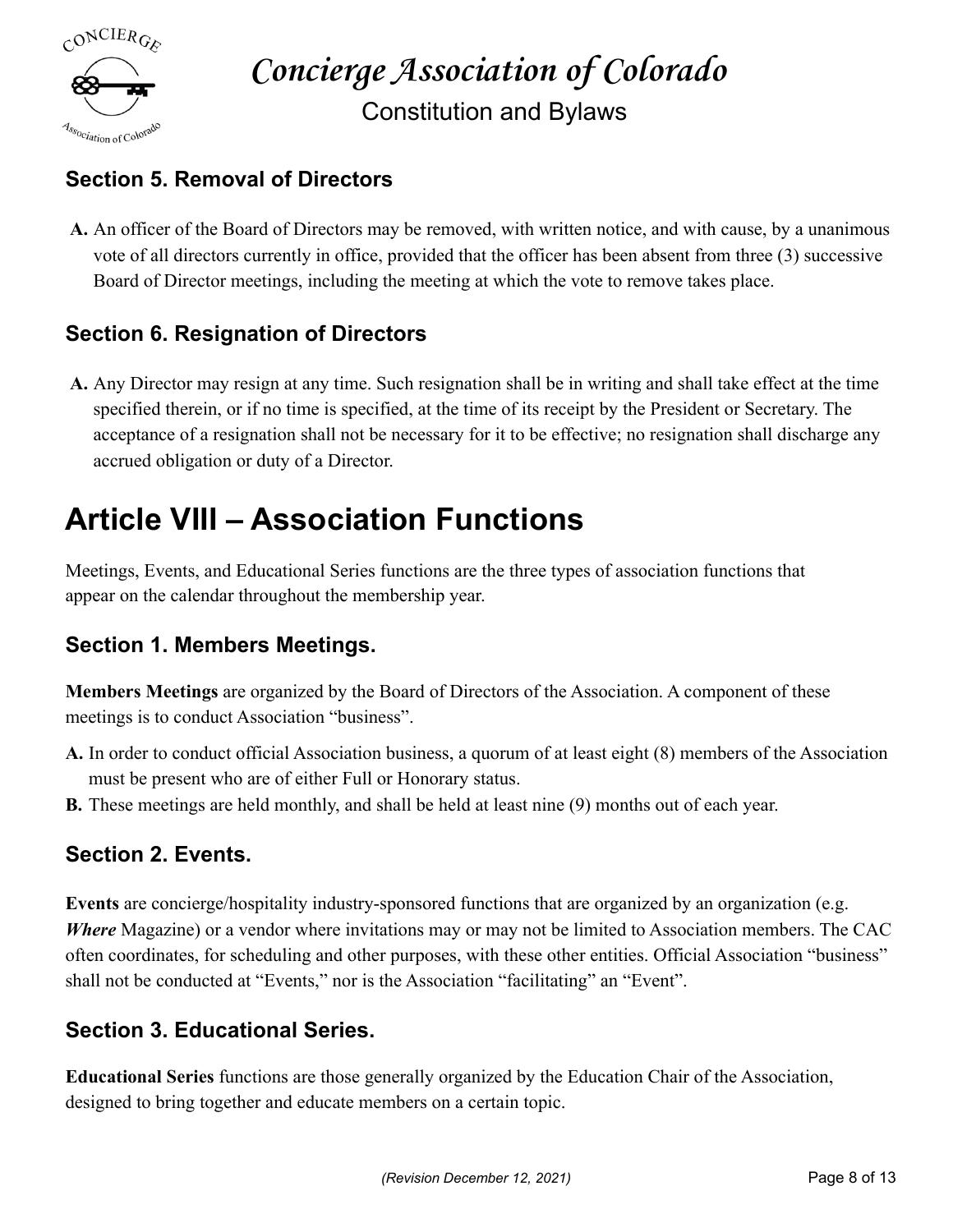

Constitution and Bylaws

#### **Section 4. Guests at Association Functions.**

All association functions are for Concierge Association of Colorado members only, unless otherwise noted in the invitation. Any prospective member considering applying for membership with the Association, and with the President's approval, may also attend a limited amount of association functions.

If any member wishes to bring a guest to any association function where guests are not invited, a special request must be made at least 72 hours in advance. The President of the Association may grant the request if the situation warrants it.

#### **Section 5. Attendance**

Provisional and Full Members are expected to earn an amount of meeting attendance credits as prescribed in *Article IV* in order to apply for or maintain Full Member status in the following membership year.

Qualifying association functions whereas meeting attendance credit(s) are earned are: Members Meetings, Keys To The Rockies Vendor Fair, and Keys To The Rockies Speaker Series.

- **A.** If a member officially RSVP's YES and attends IN-PERSON a qualifying association function that can be attended in this fashion, the member will accrue three (3) meeting attendance credits.
- **B.** If a member officially RSVP's YES and attends VIRTUALLY a qualifying association function that can be attended in this fashion, the member will accrue two (2) meeting attendance credits.
- **C.** If a member officially RSVP's NO and does not attend a qualifying association function, the member will accrue one  $(1)$  meeting attendance credit.

### **Article IX – Elections**

#### **Section 1. Frequency of Elections and Length of Terms**

- **A.** Board of Directors shall be elected biennially in odd-numbered years, at the December Members Meeting.
- **B.** Board of Directors shall each serve a two-year term.
- **C.** Newly elected Board of Directors shall officially take office at a January Board of Directors Meeting, to occur at a date and time set collectively by the newly elected Board of Directors, in collaboration with the outgoing Board of Directors, who shall maintain their positions in office until this meeting occurs.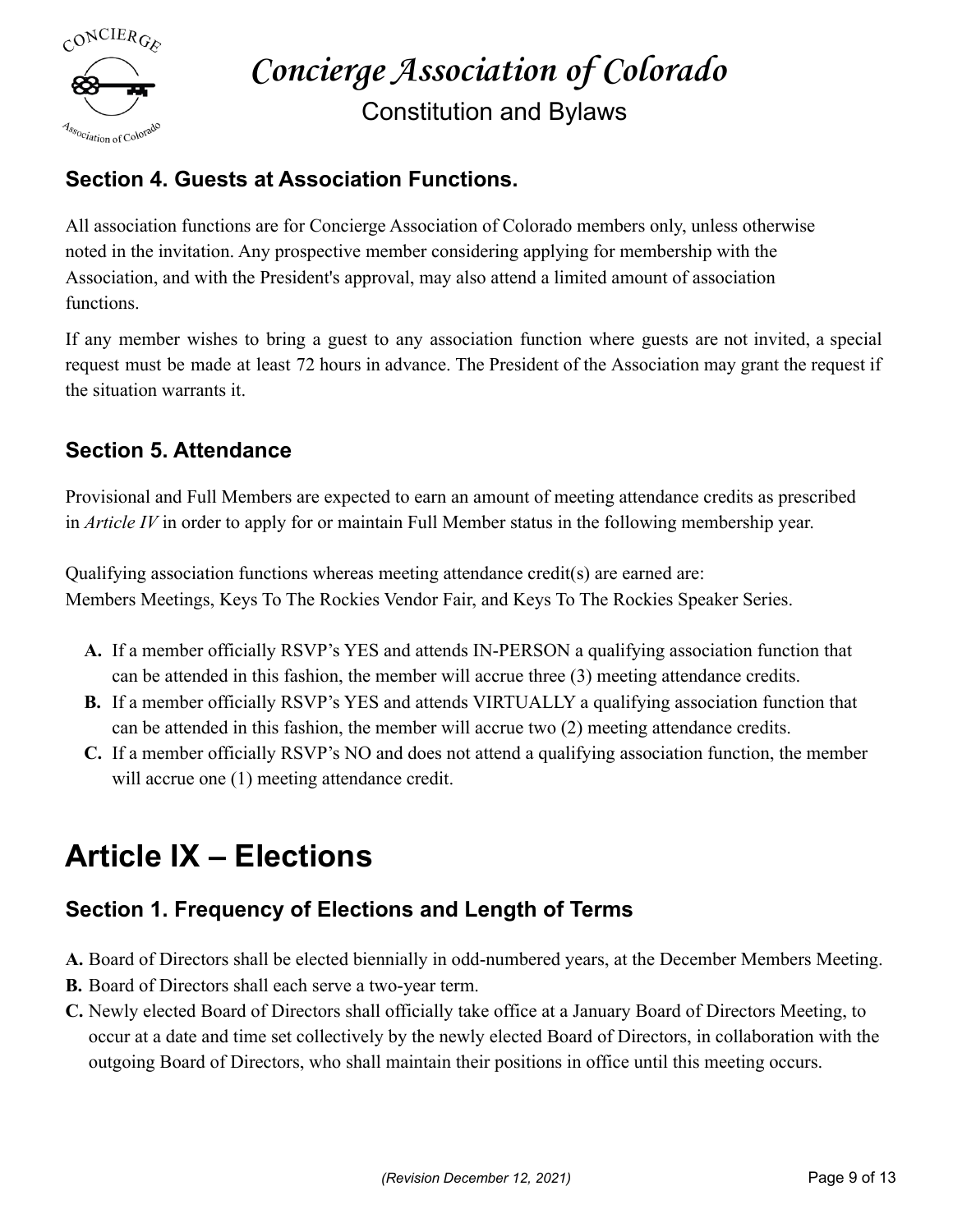

Constitution and Bylaws

#### **Section 2. Candidate Eligibility and Nominations**

- **A.** Candidate Nominations shall be accepted by the current Board of Directors, until November 30 of the election year.
- **B.** Only Full Members, who, as prescribed by *Article IV, Section 1.3B*, and by November 30 of the election year, have accrued the necessary amount of meeting attendance credits to allow them to return as a Full Member in the following membership year, may be nominated for a Board of Directors position.
- **C.** The candidate may choose to run for one (1) Board of Directors position. If, upon, the conclusion of the Election, there are vacant Board positions, the candidate may be nominated to be appointed to, additionally if be the case, fill a vacant position. The decision on appointment shall be made at a Board of Directors meeting, by the new Board of Directors.

#### **Section 3. Voting**

- **A.** All Full and Honorary Members are eligible to vote.
- **B.** Voting can be done in one of two ways:
	- **1.** In person at the December Members Meeting, via a secret ballot.
	- **2.** By submitting an official, notarized, *Absentee Voter ballot*, to the Board of Directors prior to the December Members Meeting. The ballot must be received by one (1) day prior to the Election.

#### **Section 4. Tabulation of Election Results**

- **A.** Votes, both done in person and by mail, shall be counted at the December Members Meeting by the current Secretary, Treasurer, and one (1) volunteer non-Board Member in attendance.
- **B.** A simple majority vote is necessary to be elected to a position on the Board of Directors.
- **C.** In the case of a tie, all members in attendance, eligible to vote, shall be reballoted, and the candidates shall be given an opportunity to speak briefly on their behalf. Another secret vote, of membership present at the meeting, and not including the current President, shall be conducted. If the results are still a tie, the current President may vote to break the tie.

### **Article X – Dissolution of Association**

- **A.** The CAC shall be dissolved by a two-thirds vote of the membership present at a specially called meeting with the dissolution as the sole agenda item. Proper notification must be given.
- **B.** Upon the dissolution of the CAC any funds remaining shall be distributed to one or more qualified educational or philanthropic organization(s) to be selected by the Board of Directors of the Association.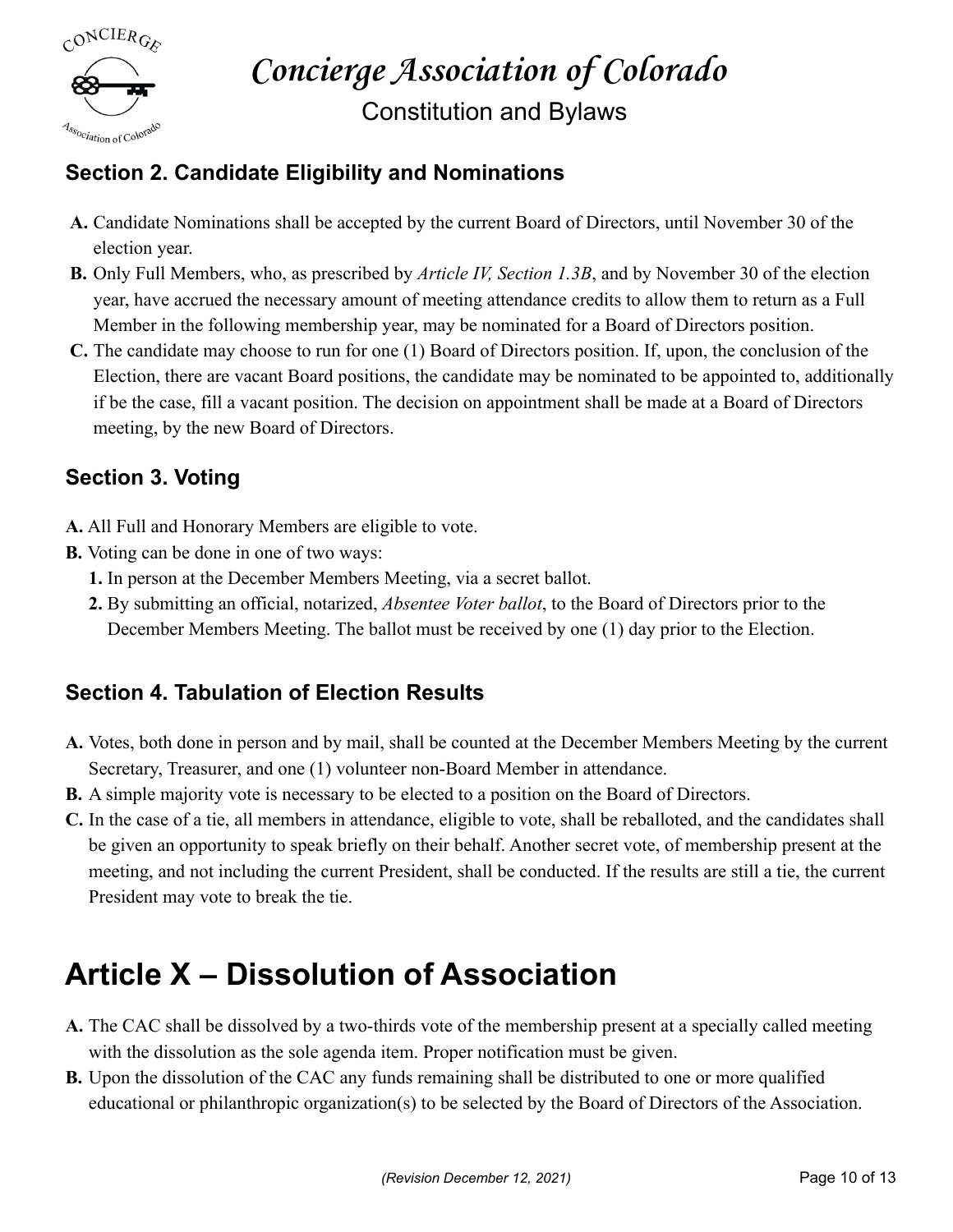

Constitution and Bylaws

### **Article XI – Amendment of Bylaws**

- **A.** The intent to propose a bylaws amendment and ask for ratification of this amendment by membership shall be in the announcement of an upcoming meeting, whereas the announcement is given at least 10 days prior to the upcoming meeting.
- **B.** At the meeting, an affirmative vote of at least two-thirds (2/3) of those members present entitled to vote shall be necessary to amend and ratify these bylaws.

### **Article XII – Standards of Professional Conduct**

As a member of the Concierge Association of Colorado you are charged with being a consummate professional. It is your responsibility to display high standards as you are representing this Association, your property and your profession.

#### **Section 1. Dress Code.**

The dress code for all Concierge-related functions is professional/business attire, unless otherwise noted in the invitation. When invited to a restaurant or other venue, you are a Concierge "on duty", representing your property/business and your profession.

#### **Section 2. Professionalism / Courteousness.**

- Maintain a professional and well-groomed appearance.
- Never practice or permit discrimination on the basis of race, gender, age, national origin, religion or sexual orientation.
- Tactfully decline illegal or unethical requests from guests.
- Show courtesy and helpfulness. Return all correspondence in a timely manner.
- When a restaurant invites you for dinner, never take advantage by ordering the most expensive items on the menu or bringing uninvited guests. Tip your server at least 20% of the estimated bill.
- Never misuse your position of authority by demanding goods or services from vendors for your own personal gain.
- All association meetings, events and vendor invitations are professional affairs, regardless of the venue. While in attendance, it is not appropriate to use profanity or, if available, to drink alcohol excessively.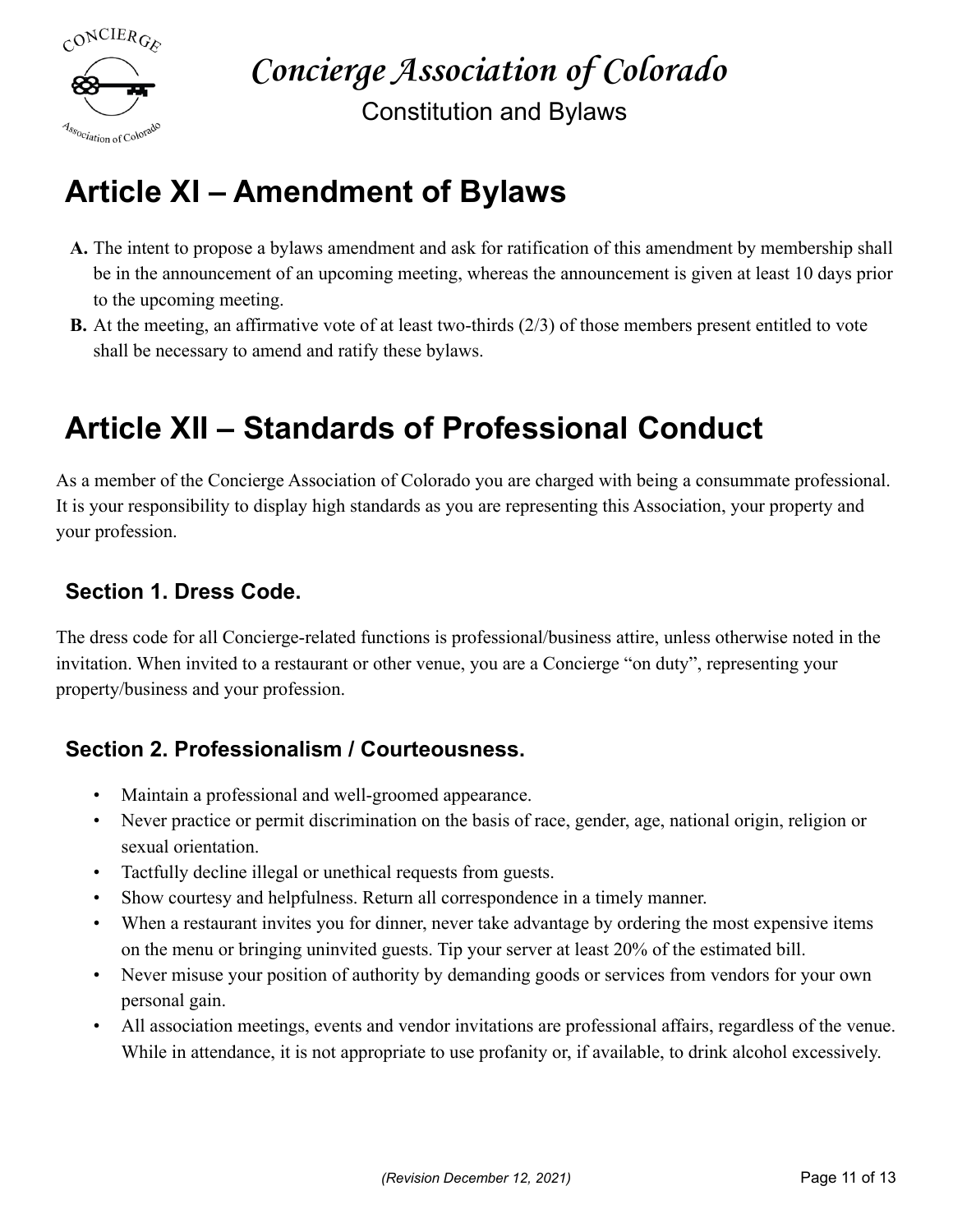

#### Constitution and Bylaws

#### **Section 3. Commissions vs Kickbacks.**

A **commission** is a usual and customary sharing of a profit from a vendor referral, a reasonable percentage of the transaction price.

For example, it is generally accepted that car rentals, tour companies and professionally chauffeured transportation services offer commissions, as classically would be provided to a travel agent.

A **kickback** is an unusual and non-customary payment or gift by a vendor for a referral, a form of a bribe, whereas the payment or gift is given for the purpose of attempting to drive business their way over their competitors.

A professional Concierge **never** accepts kickbacks. It is unethical.

For example, it is widely accepted that restaurants do NOT provide cash commissions for referrals. Therefore, for a restaurant to do so would aim to put them at an unfair advantage for referrals. However, it is reasonable for a restaurant to provide gift certificates, valid for their restaurant, to Concierge to come and experience their restaurant, so as to assist the Concierge in knowing their restaurant first hand.

The job of a professional Concierge is to match their guest/client with the best vendor to meet the guest/client's needs, not because commissions are available, and not because of anything other than satisfying their guest/client.

Guests/clients come to us because of our reputation of being an ethical, unbiased, trusted guest advocate.

#### **Section 4. Commitments / RSVP's.**

Honor all commitments to colleagues and others.

By attending CAC meetings and events, not only are they educational and beneficial to you, your attendance also allows the vendor host and your Concierge colleagues to better cultivate an in-person relationship with you. Your presence also provides representation for your property/business and our profession.

When you RSVP Yes to attend a CAC meeting or event, you are fully committing to being there.

If you cannot attend, especially when RSVP's are collected directly by the vendor, it is courteous to RSVP No. Please do not cancel your RSVP within 24 hours of the meeting or event.

If you "no show" to a meeting or event, it is very disrespectful to our vendor host, as they are preparing for you. If the invitation is for theatre or event tickets, only RSVP Yes when/if you are fully certain you will attend.